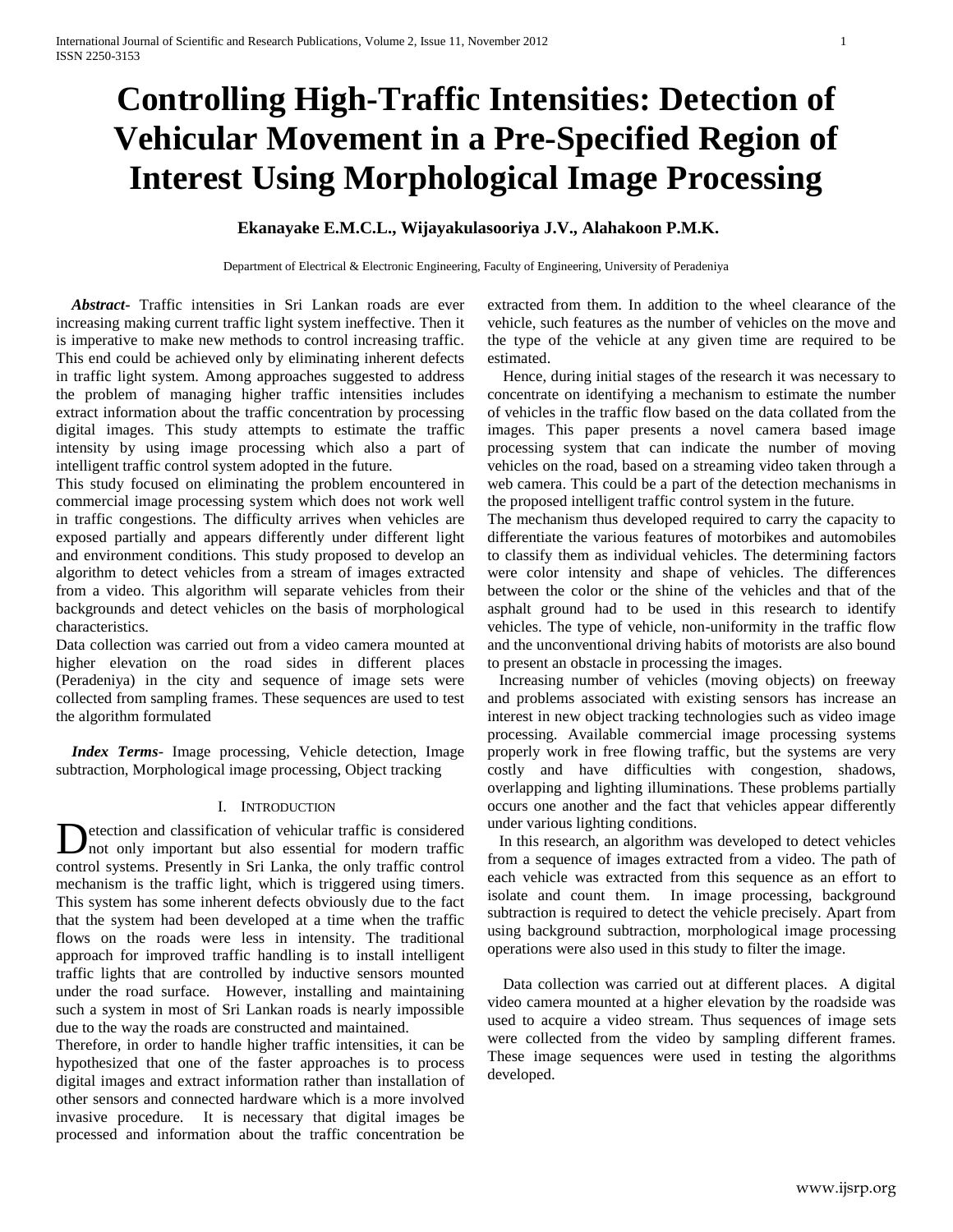# I. LITERATURE REVIEW

 Moving object detection and tracking applications are widely used as embedded electronic systems. It is widely use in robotics, automated systems, imagine system, and many more. But this applications hardware and software integration is main core of performance of itself. Hence efficiency is mostly depends on its low level programming (Algorithms), hardware and input data.

There are two types of approaches discussed in Yokoyama [1] as region based approach and boundary based approach (contours). Most popular region based algorithm involves background subtraction and optical flow. The approach described here is also based on background subtraction. This method is responsive in constant background situations. But it does not work with rapidly changing backgrounds. This method is not considering region based, it depends on edge based approach. It's rather fast than normal region based method and its get some errors form when several sharp edges appears on effects of reflection and illumination. For overcoming the above deficiencies in the background optical flow with contour based model, Hai Tao, et al., [2] developed a model based on rapid image subtraction system. That model is rather advanced and capable of handling rapid changes in the background. Detection of vehicles by tracking their wheel is also a popular approach. This method was introduced by Achler and Trivedi[3] in their research. But it has some difficulty to detect a vehicle when another vehicle overrides at the same time.

 Another popular method is block matching algorithm (BMA). In this method Stefano, and Viarani [4] keep all the available model (vehicle types) and compare each. For that reason it takes more time to find the exact vehicle. Due to the illumination and reflection of light, sometimes it can't match exact vehicle on the database. Tesei,et al.,[5] propose an algorithm for object recognition and track in as alone or group.in here moving objects(blobs) are tracking by using numerical characteristics. Algorithm is also based on moving blob matching approach.

Loria and Machi[6] present an algorithm used to identify find, bound and index moving objects at a pedestrian zebra crossing. This method detects moving blobs as pedestrian at crossing and find trajectory of object movement. This also region based method and it has illumination and light reflection problems on background.The proposed system is also mainly involved in object indexing (vehicle indexing). In the developed system, available object and the entire data map is instantly extracted into the table at the same time using Bwlabel function. The algorithm functions to manage apparently moving noisy components safely and also to recognize and track well behaving pedestrians and cars correctly. Work is ongoing to improve its efficiency in tracking vehicle on the road.

# II. THEORETICAL BACKGROUND

### *A. Image thresholding*

 Thresholding[7] is a non-linear operation that converts a grayscale image into a binary image. In levels between 0 and 255 are assigned to pixels that are below or above the specified threshold value. Finding optimal threshold value is very important factor for image morphology. Some gray levels operations combine with dynamic optimal threshold value for different occasions for avoid loss of data due to background illumination.

# *B. Image erosion*

 Erosion [8] is one of the two basic operators in the area of mathematical morphology, the other being dilation.

This operator basically apply for binary images and several parameters use for different operations. Some of them are working properly on grayscale images also.

The basic effect of the operator on a binary image is to erode away the boundaries of regions of foreground pixels (i.e. white pixels, typically). Thus areas of foreground pixels shrink in size, and holes within those areas become larger.

#### *C. Object indexing (bwlabel)*

 $L =$  bwlabel(BW, n)[9] returns a matrix L, of the same size as BW, containing labels for the connected objects in BW. The variable n can have a value of either 4 or 8, where 4 specify 4 connected objects and 8 specifies 8-connected objects. If the argument is omitted, it defaults to 8.Retun L matrix has different segment and has different values. It is depend on number of regions in the matrix. The pixels labeled "0" are the background and pixels"1"represent the first object and so on.

 $[L, num] = bwlabel(BW, n)$  returns in num, the number of connected objects found in the black & white image BW.

## *D. Center of gravity*

 The regionprops(Binary image, properties)[9] ,properties can be a comma-separated list of strings.

# III. RESEARCH OBJECTIVES AND METHODOLOGY

 The main objective of this part of the research was to track objects moving along the road. In order to be able to minimize problems due to computing capacity limitations, it was assumed that the number of simultaneously moving objects on the road is limited to 10 (however, software was developed so that this limitation could be released through software). It was also attempted to base the development on basic image processing techniques to save on computing time. In order to achieve the main objective, software routines were developed to identify different objects in a sequence of images, and to follow them through indexing. The methodology adopted is described in the form of a block diagram below.



Figure 1- Block diagram of the procedure for tracking moving vehicles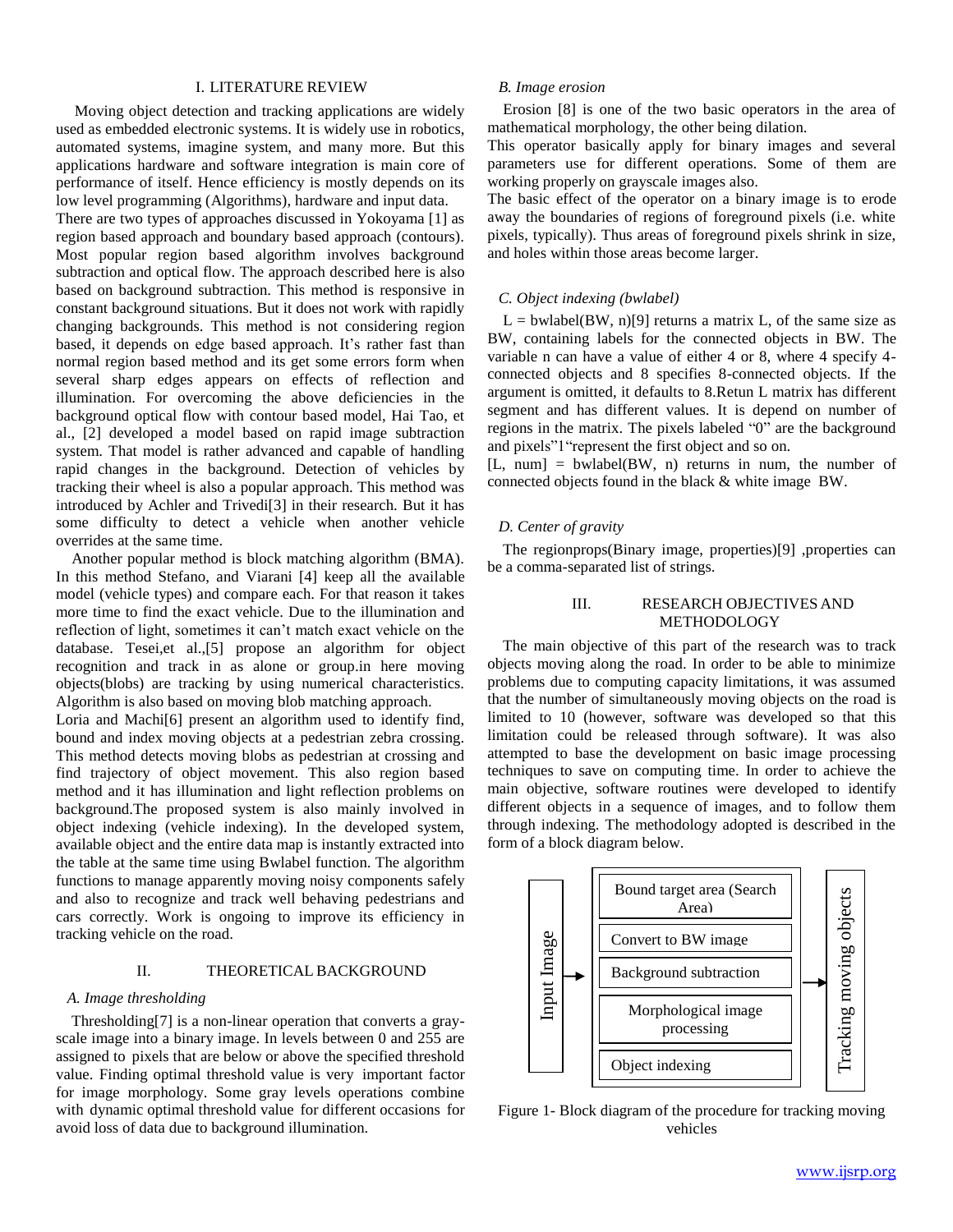# *A. Read image from video*

Input image is read directly from a video in the developed proposed system that uses indeo5 video compression technique with 30 frames per second rate and with a frame size of 320x240.



# *B. Video Image thresholding*

Firstly, the color image was converted to a binary image. For that step, the method used was the MATLAB function Im2bw and the threshold value was kept as 0.4, based on many trials.



Figure 3-BW image

# *C. Remove unwanted area using a mask*

Since these were taken from a fixed camera, only a smaller region becomes the region of interest (ROI), and the other areas need not be processed. Identification of a ROI, and limiting the processing to it can reduce the processing time. The ROI was therefore marked as shown below.



Figure 4- Background Mask

#### *D. Morphological Image Processing*

Image dilation was done using the strel [9] function. It increases the boundary region. The Image Processing Tool (IPT) function strel constructs structuring elements with a variety of shapes and sizes.

# *E. Tracking Objects*

The initial position of the object is detected as it enters the ROI. At this position bwlabel function was used to return the Centre of gravity of a particular object. Noise points were removed by assuming a minimum size of a vehicle image in the ROI. The next location of the center of gravity of each object region was found by comuting the inter distance.



Figure 5 - Object with ROI

Target Pixel =  $P_n(x_n, y_n)$ Predicted Pixel =  $P_{n+1}(x_{n+1}, x_{n+1})$ *Current Pixel Set(C)* =  $\{P_1, P_2, ..., P_n\}$ 

Where; C is a set of current object pixel coordinates.

Next 
$$
P
$$
ized  $Set(N) = \{Q_1, Q_2, \ldots, Q_m\}$ 

Where; N is a set of next object pixel coordinates

$$
Different(c(D_{p_1}) = \begin{cases} (P_1 - Q_1), (P_1 - Q_2), ... \\ ... (P_1 - Q_m), \end{cases}
$$
  

$$
D = \{D_{p_1}, D_{p_2}, ... ... D_{p_n}\}
$$

Where; D is the cumulative inter pixel difference.

$$
P = \{ \min\big[ (D_{p11}, D_{p12} \dots D_{p1m}) \big],
$$
  
\n
$$
\min\big[ (D_{p21}, D_{p22} \dots D_{pmm}) \big] \dots
$$
  
\n
$$
\min\big[ (D_{pn1}, D_{pn2} \dots D_{pmm}) \big] \}
$$

L.

Where; P is the closest next location of the center pixel concerned.

# V. DATACOLLECTION AND ANALYSIS

In this analysis, the object indexing approach was used mainly. It kept the current positions and judged the most suitable next position by comparing the least distance out of the set of differences.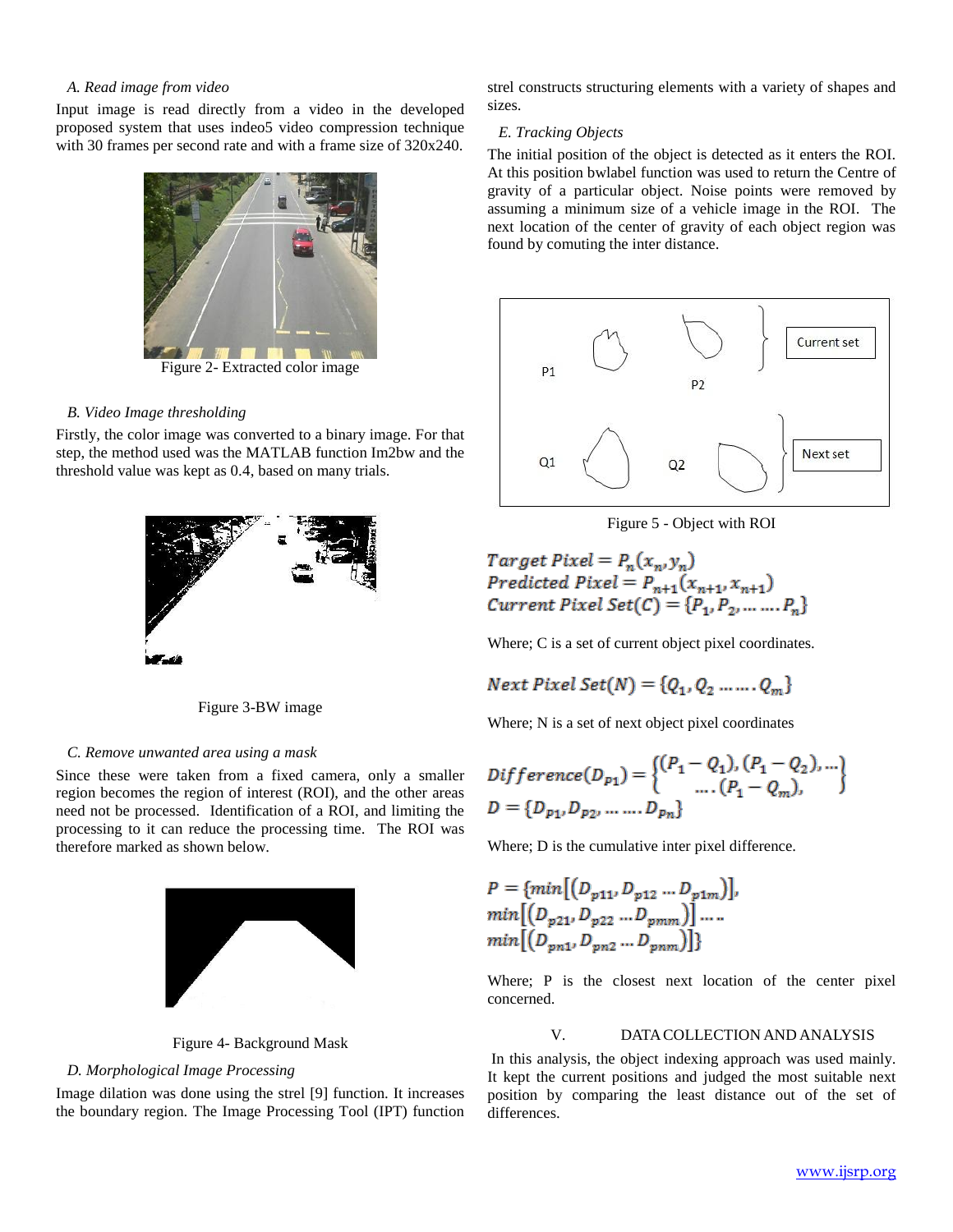

Figure 6 – Y-Coordinate assignment with inter pixels coordinates set (incoming)

Inter pixel set (D) Difference=Current – Next  $D=C-N$ 

- 1. Before an object enters the ROI: D=0,C=0,N=0
- 2. After an object enters into the ROI: C=0, N>0

Hence;  $D=C-N < 0$  (since N is a high value)

3. As the object moves within the ROI:

Then immediate next pixel set C, becomes equal to N and N carries the next value set. Therefore;  $D=C-N > 0$ (Positive value)

If D remains constant, its indicative of an object moving at a constant velocity.

4. As the object exits from the ROI: C has small positive value (nearly equal to the zero), N become zero.



Then  $D=C-N > 0$  (positive peak).

Figure 7 - The graph of object's Inter-pixel coordinate difference

Figure 7 illustrates the movement of object in ROI. AB= movement of the object in ROI

B= indicates the point where the vehicle leaves the ROI

 $BC =$ shows no object in ROI

 $CD =$  shows the movement of object in ROI

At the region A-B and C-D shows some object movement in the ROI. In position B, it has a positive peak. It means that, one vehicle exits the ROI. In position C, it has a negative peak. It means that a vehicle along the path enters the ROI.

A situation where a vehicle enters the ROI from the bottom side of the frame is described below.



- Figure 8 Y-Coordinate assignment with inter pixels coordinates set (outgoing).
	- 1. Before  $ROI(D=0, C=0, N=0)$

No object detect on this region just enter object from bottom of ROI

 $C=0$  and  $N > 0$  (N has small positive value)

Hence D=C-N <0 (Negative peek)

2. Within the ROI, next immediate frames C replace with N pixels value and N find suitable next data set.

Then, D=C-N in here N>C. therefore

 $D=C-N<0$ 

D has small negative value

3. Just exit the ROI

This particular position C has positive high value and N instantly become a zero. Therefore,

D has positive peak.